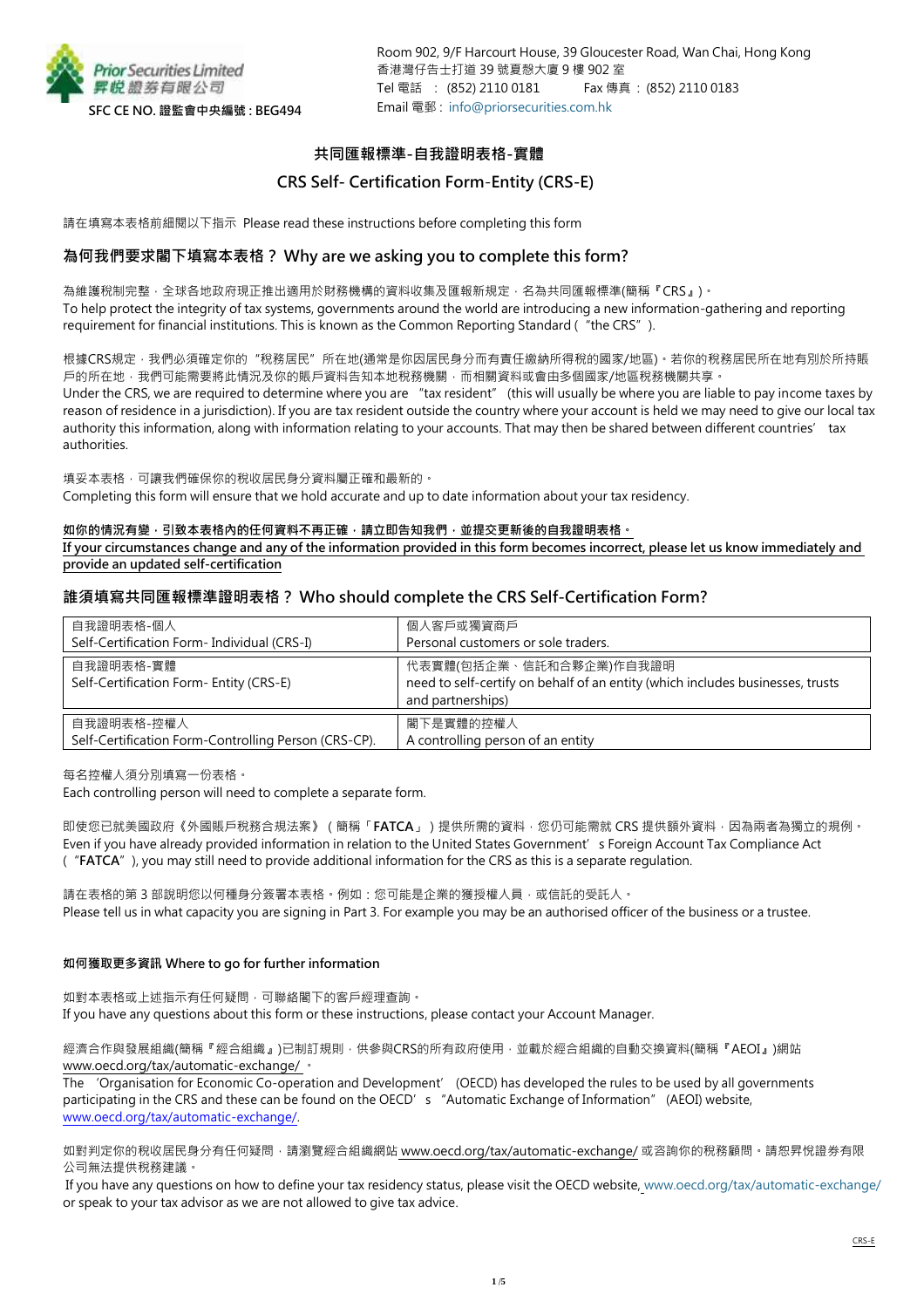重要提示**Important Notes:**

- 這是由帳戶持有人向申報財務機構提供的自我證明表格,以作自動交換財務帳戶資料用途。申報財務機構可把收集所得的資料交給稅務局, 稅務局會將資料轉交到另一稅務管轄區的稅務當局。 This is a self-certification form provided by an account holder to a reporting financial institution for the purpose of automatic exchange of financial account information. The data collected may be transmitted by the reporting financial institution to the Inland Revenue Department for transfer to the tax authority of another jurisdiction.
- 如帳戶持有人的稅務居民身分有所改變,應盡快將所有變更通知申報財務機構。 An account holder should report all changes in its tax residency status to the reporting financial institution.
- 除不適用或特別註明外,必須填寫這份表格所有部分。如這份表格上的空位不夠應用,可另紙填寫。在欄 / 部標有星號 ( \* ) 的項目為申報 金融/財務機構須向稅務局申報的資料。 All parts of the form must be completed (unless not applicable or otherwise specified). If space provided is insufficient, continue on additional sheet(s). Information in fields/parts marked with an asterisk (\*) are required to be reported by the reporting financial institution to the Inland Revenue Department.

**A/C NAME 帳戶姓名 \_\_\_\_\_\_\_\_\_\_\_\_\_\_\_\_\_\_\_\_\_\_\_\_\_\_\_\_\_\_\_\_\_\_\_\_\_\_\_\_\_\_\_\_\_\_\_\_\_\_\_\_\_\_\_\_\_ A/C NO : 帳戶號碼** \_\_\_\_\_\_\_\_\_\_\_\_\_\_\_\_\_\_\_\_\_\_\_\_\_\_\_\_\_\_\_\_\_

### **第 1 部 實體帳戶持有人的身分識辨資料**

 **(對於聯名帳戶或多人聯名帳戶,每名實體帳戶持有人須分別填寫一份表格)**

**Part 1 Identification of Entity Account Holder**

 **(For joint or multiple account holders, complete a separate form for each entity account holder.)**

| (1) *實體法定名稱 Legal Name of Entity                                        |                                                                |
|-------------------------------------------------------------------------|----------------------------------------------------------------|
| (2) 實體成立為法團或設立所在的稅務管轄區<br>Jurisdiction of Incorporation or Organisation |                                                                |
| (3) 商業登記號碼 Business Registration Number                                 |                                                                |
| (4) 現時營業地址                                                              | 例如:室、樓層、大廈、街道、地區 e.g. Suite, Floor, Building, Street, District |
| <b>Current Business Address</b>                                         | * 城市 City                                                      |
|                                                                         | 例如:省、州 e.g. Province, State                                    |
|                                                                         | * 國家 Country                                                   |
|                                                                         | 郵政編碼/郵遞區號碼 Post Code/ZIP Code                                  |
| (5) 通訊地址 (如通訊地址與現時住址不同,<br>填寫此欄) Mailing Address (Complete if           | 例如:室、樓層、大廈、街道、地區 e.g. Suite, Floor, Building, Street, District |
| different to the current residence address)                             | * 城市 City                                                      |
|                                                                         | 例如:省、州 e.g. Province, State                                    |
|                                                                         | * 國家 Country                                                   |
|                                                                         | 郵政編碼/郵遞區號碼 Post Code/ZIP Code                                  |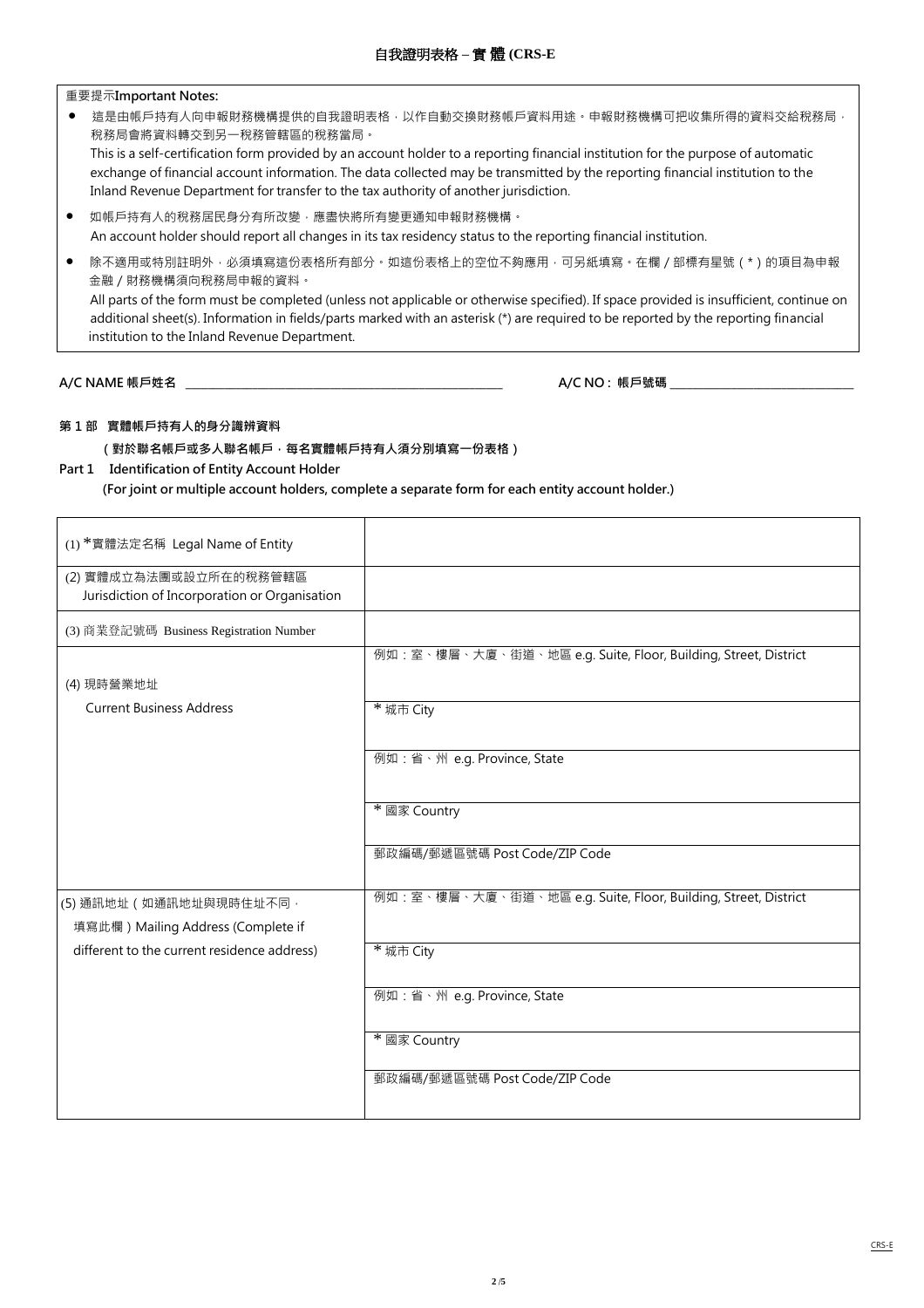### **第 2 部 實體類別**

# **在其中一個適當的方格內加上 號,並提供有關資料。**

**Part 2 Entity Type**

**Tick one of the appropriate boxes and provide the relevant information**.

| 金融 / 財務機構         | □      | 託管機構、存款機構或指明保險公司                                                                                                                                                                                                                                                        |  |
|-------------------|--------|-------------------------------------------------------------------------------------------------------------------------------------------------------------------------------------------------------------------------------------------------------------------------|--|
| Financial         |        | Custodial Institution, Depository Institution or Specified Insurance Company                                                                                                                                                                                            |  |
| Institution       | 口      | 投資實體·但不包括由另一財務機構管理 (例如:擁有酌情權管理投資實體的資產 ) 並位於非參與稅務<br>管轄區的投資實體<br>Investment Entity, except an investment entity that is managed by another financial institution (e.g. with<br>discretion to manage the entity's assets) and located in a non-participating jurisdiction |  |
| 主動非財務實體           | $\Box$ |                                                                                                                                                                                                                                                                         |  |
| <b>Active NFE</b> |        |                                                                                                                                                                                                                                                                         |  |
|                   |        | an established securities market                                                                                                                                                                                                                                        |  |
|                   | $\Box$ |                                                                                                                                                                                                                                                                         |  |
|                   |        |                                                                                                                                                                                                                                                                         |  |
|                   |        |                                                                                                                                                                                                                                                                         |  |
|                   |        |                                                                                                                                                                                                                                                                         |  |
|                   | $\Box$ | 政府實體、國際組織(例如聯合國或北大西洋公約組織(「NATO」)、中央銀行或由前述的實體全權擁有的其<br>他實體                                                                                                                                                                                                               |  |
|                   |        | NFE is a governmental entity, an international organisation (for example the United Nations or North                                                                                                                                                                    |  |
|                   |        | Atlantic Treaty Organisation ("NATO"), a central bank, or an entity wholly owned by one or more of the<br>foregoing entities                                                                                                                                            |  |
|                   | $\Box$ | 除上述以外的主動非財務實體 (例如新成立的非財務實體或非牟利的非財務實體)                                                                                                                                                                                                                                   |  |
|                   |        | Active NFE other than the above (for example a start-up NFE or a non-profit NFE)                                                                                                                                                                                        |  |
|                   |        |                                                                                                                                                                                                                                                                         |  |
| 被動非財務實體           | $\Box$ | 位於非參與稅務管轄區並由另一財務機構管理的投資實體                                                                                                                                                                                                                                               |  |
| Passive NFE       |        | Investment entity that is managed by another financial institution and located in a non-participating<br>jurisdiction                                                                                                                                                   |  |
|                   | □      | 不屬主動非財務實體的非財務實體<br>NFE that is not an active NFE                                                                                                                                                                                                                        |  |

### **第3 部 控權人 (如實體帳戶持有人是被動非財務實體,填寫此部)**

**Part 3 Controlling Persons (Complete this part if the entity account holder is a passive NFE)** 

就帳戶持有人,填寫所有控權人的姓名在列表內。就法人實體,如行使控制權的並非自然人,控權人會是該法人實體的高級管理人 員。Indicate the name of all controlling person(s) of the account holder in the table below. If no natural person exercises control over an entity which is a legal person, the controlling person will be the individual holding the position of senior managing official.

每名控權人須分別填寫一份自我證明表格 – 控權人。(如擁有不少於 25%已發行股本之法人)

Complete Self-Certification Form – Controlling Person for each controlling person. (e.g. Individual who has a controlling ownership interest if not less than 25% of issued share capital.)

| (1) | (5) |
|-----|-----|
| (2) | (6) |
| (3) | (7) |
| (4) | (8) |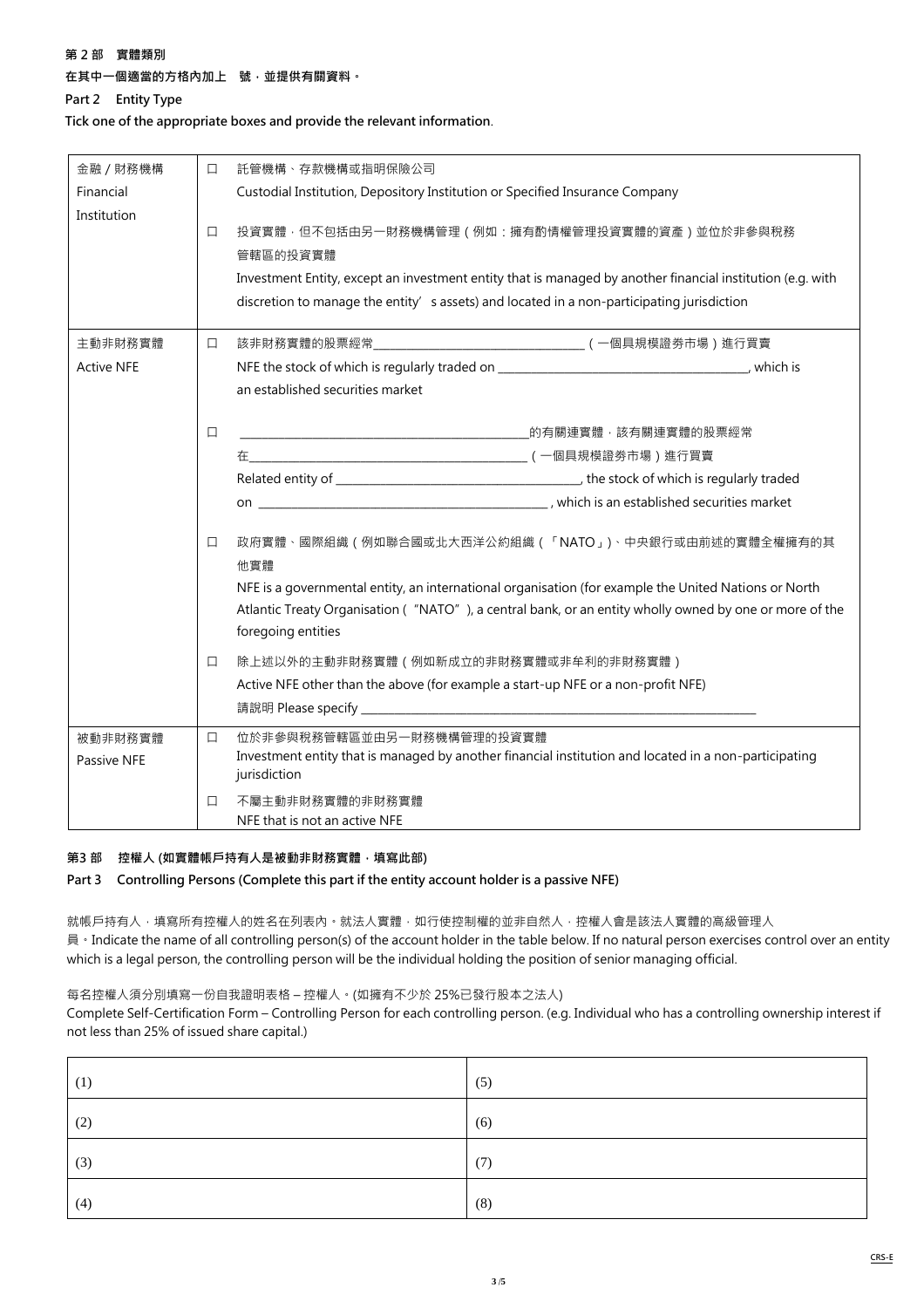#### **第 4 部 居留司法管轄區及稅務編號或具有等同功能的識辨編號(以下簡稱「稅務編號」)**

#### **Part 4 Jurisdiction of Residence and TaxpayerIdentification Number orits Functional Equivalent ("TIN")**

提供以下資料,列明(a)帳戶持有人的居留司法管轄區,亦即帳戶持有人的稅務管轄區(香港包括在內)及(b)該居留司法管轄區發給 帳戶持有人的稅務編號。列出所有(不限於 5 個)居留司法管轄區。

Complete the following table indicating (a) the jurisdiction of residence (including Hong Kong) where the account holder is a resident for tax purposes and (b) the account holder's TIN for each jurisdiction indicated. Indicate all (not restricted to five) jurisdictions of residence.

如帳戶持有人是香港稅務居民,稅務編號是其香港商業登記號碼。

If the account holder is a tax resident of Hong Kong, the TIN is the Hong Kong Business Registration Number.

如果帳戶持有人並非任何稅務管轄區的稅務居民 ( 例如: 它是財政透明實體 ) ·填寫實際管理機構所在的稅務管轄區 ·

If the account holder is not a tax resident in any jurisdiction (e.g. fiscally transparent), indicate the jurisdiction in which its place of effective management is situated.

如沒有提供稅務編號,必須填寫合適的理由:

If a TIN is unavailable, provide the appropriate reason A, B or C:

- 理由 A 帳戶持有人的居留司法管轄區並沒有向其居民發出稅務編號。
- Reason A The jurisdiction where the account holder is a resident for tax purposes does not issue TINs to its residents.
- 理由 B 帳戶持有人不能取得稅務編號。如選取這一理由,解釋帳戶持有人不能取得稅務編號的原因。
- Reason B The account holder is unable to obtain a TIN. Explain why the account holder is unable to obtain a TIN if you have selected this reason.
- 理由 C 帳戶持有人毋須提供稅務編號。居留司法管轄區的主管機關不需要帳戶持有人披露稅務編號。
- Reason C **–** TIN is not required. Select this reason only if the authorities of the jurisdiction of residence do not require the TIN to be disclosed.

| 居留司法管轄區         |            | 如沒有提供稅務編號 · 填寫               | 如選取理由 B,                                    |
|-----------------|------------|------------------------------|---------------------------------------------|
| Jurisdiction of | 稅務編號       | 理由A、B 或C                     | 解釋帳戶持有人不能取得稅務編號的原因                          |
| Residence       | <b>TIN</b> | Enter Reason A, B or C if no | Explain why the account holder is unable to |
|                 |            | TIN is available             | obtain a TIN if you have selected Reason B  |
| (1)             |            |                              |                                             |
|                 |            |                              |                                             |
| (2)             |            |                              |                                             |
|                 |            |                              |                                             |
| (3)             |            |                              |                                             |
|                 |            |                              |                                             |
| (4)             |            |                              |                                             |
|                 |            |                              |                                             |
| (5)             |            |                              |                                             |
|                 |            |                              |                                             |